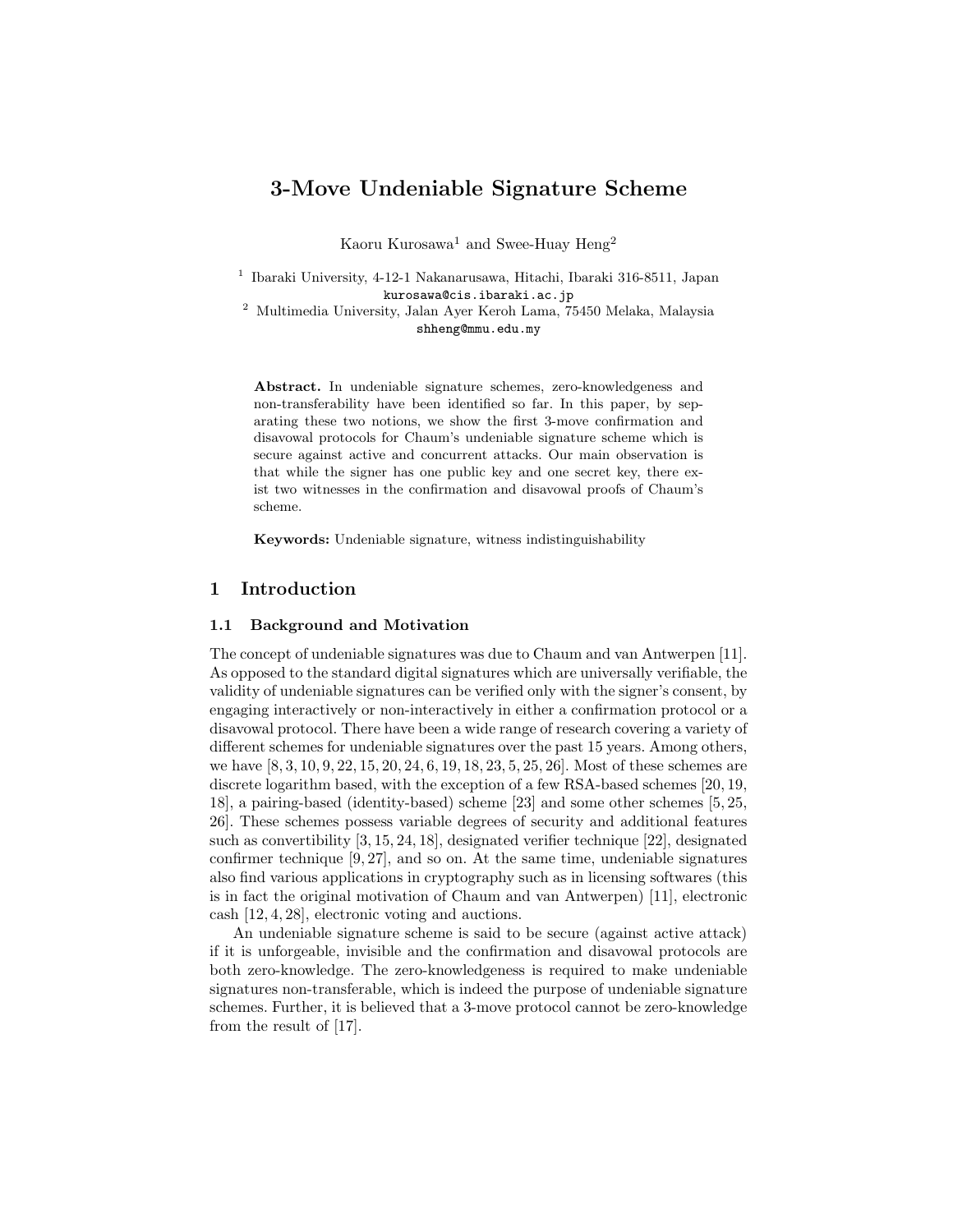Therefore, no 3-move undeniable signature scheme which is secure against active attack is known. In fact, in the existing literature, the zero-knowledge confirmation protocol is at least 4 moves. No constant moves zero-knowledge disavowal protocol has been known so far.

This is mainly because zero-knowledgeness and non-transferability have been identified so far implicitly or explicitly. In other words, the search for a 3-move undeniable signature scheme which is provably secure against active attack remains as an challenging open problem since the introduction of the concept of undeniable signatures in 1989.

#### 1.2 Our Contributions

We say that an undeniable signature scheme is "3-move" if the confirmation protocol and the disavowal protocol are both 3-move (where the signer S sends a to the verifier  $V, V$  sends b to S and S sends c to V).

In this paper, we propose the first "3-move" undeniable signature scheme which is provably secure against active and concurrent attacks, by exploiting the fact that DH-tuples possess two witnesses, and also that non DH-tuples possess two witnesses. It is achieved

- by separating two notions, zero-knowledgeness and non-transferability, and
- by incorporating the concept of witness indistinguishability [16] in a novel way.

A naive approach for witness indistinguishability would be to use two public keys, where the two corresponding secret keys are two witnesses, as suggested by Feige and Shamir in [16]. More precisely, the signer issues two undeniable signatures  $\sigma_1$  and  $\sigma_2$  on a message m. He then proves that  $\sigma_1$  is valid or  $\sigma_2$  is valid by a witness indistinguishable protocol. Unfortunately, this approach does not work. This is because, from De Morgan's law  $(\overline{X \vee Y} = \overline{X} \wedge \overline{Y})$ , both the confirmation protocol and the disavowal protocol cannot be witness indistinguishable simultaneously. For more details, see Section 6. Further, such a two public-key scheme would be costly.

On the other hand, we show 3-move confirmation and disavowal protocols for Chaum's undeniable signature scheme [8], where the signer has only one public key. Our main idea is as follows. In the confirmation (disavowal) protocol, the signer proves that a tuple  $(g, g^u, g^v, g^w)$  is a DH-tuple (non DH-tuple). Now observe that a DH-tuple  $(g, g^u, g^v, g^{uv})$  has two witnesses, u and v. A similar observation holds for non DH-tuples too. Thus, our main observation is that while the signer has one public key and one secret key, there exist two witnesses in the confirmation and disavowal proofs of Chaum's scheme. This allows us to use the concept of witness indistinguishability (WI) in the confirmation and disavowal protocols. As a result, we manage to circumvent the problem encountered earlier in the naive approach.

More precisely, in order to prove that  $(g, g^u, g^v, g^{uv})$  is a DH-tuple, knowledge of either one of the two witnesses, i.e.  $u$  or  $v$  is sufficient. This observation is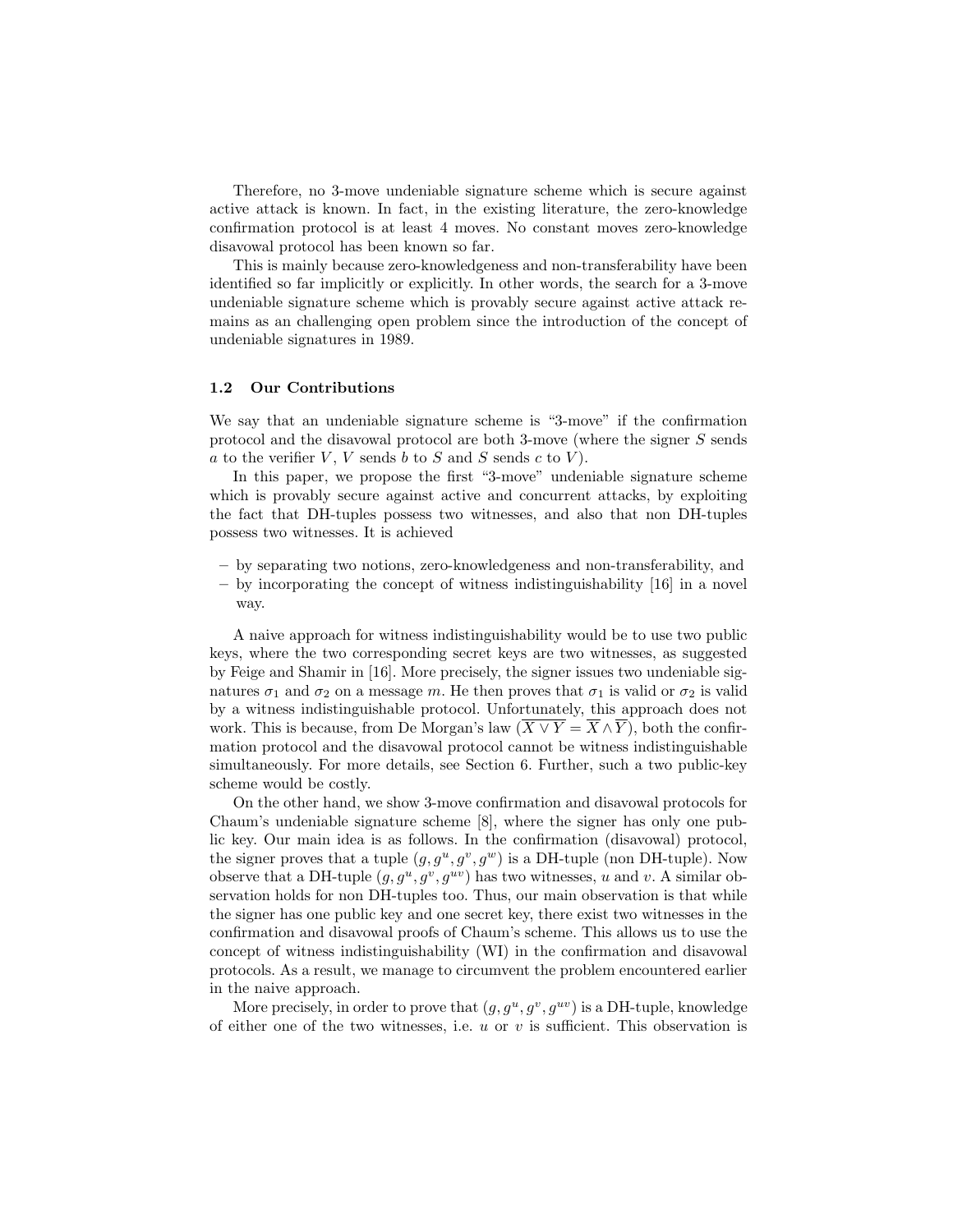critical in the simulation of the confirmation/disavowal oracle in the security analyses.

Chaum's original scheme (which does not employ a cryptographic hash function) is not secure as it succumbed to the basic multiplicative attacks. Therefore, we apply the above idea on the full-domain hash (FDH) [14] variant of Chaum's scheme so that we can treat the hash function as a random oracle in the security analyses. In this scheme, the signer has a single public key  $y = g^x$  and a single secret key x. Remember that the signer does not have to prove that he knows  $x$  in the confirmation protocol. All he needs to prove is the validity of a signature  $\sigma$  on a message m under the public key y, i.e. he proves that a given tuple  $(g, y, H(m), \sigma)$  is a DH-tuple where  $\sigma = H(m)^x$  and H is a random oracle. We notice that the DH-tuple has two witnesses by accident in this case. The same argument applies in proving the invalidity of a signature  $\sigma \neq H(m)^x$ , i.e. by proving that  $(q, y, H(m), \sigma)$  is a non DH-tuple using a disavowal protocol.

Traditionally, two main security notions for undeniable signatures are the notion of existential unforgeability and invisibility under adaptive chosen message attack. The existential unforgeability of our proposed scheme is equivalent to the computational Diffie-Hellman (CDH) problem while it is invisible assuming the hardness of the decisional Diffie-Hellman (DDH) problem.

In this paper, we also introduce another important security notion with regard to undeniable signatures, namely, the security against impersonation attack. As all of us are aware that the purpose of undeniable signature scheme is to construct a signature which is non-transferable. This is equivalent to prevent impersonation by employing confirmation and disavowal protocols. This security notion has not been formalized so far mainly because zero-knowledgeness implies non-transferability. Since our newly proposed scheme is a novel work separating zero-knowledgeness and non-transferability while adopting the witnessindistinguishability property, we are led to this particular security notion. We manage to prove that the security against impersonation attack of our proposed scheme is equivalent to the discrete logarithm (DLOG) problem.

A brief summary of security analyses of our newly proposed scheme is given in the following table. The table holds in the random oracle model while our confirmation (disavowal) protocol is a WI protocol for a (non-) DH tuple in the standard model.

|             | Security Unforgeability Invisibility Impersonation |               |             |
|-------------|----------------------------------------------------|---------------|-------------|
| Equivalence | CDH                                                | $\perp$ > DDH | <b>DLOG</b> |

As a result, we successfully devise a 3-move undeniable signature scheme which is secure against active and concurrent attacks with respect to the security notions of existential unforgeability, invisibility and impersonation, with a weaker requirement than zero-knowledgeness.

Notice that schemes which adopt the non-interactive designated verifier proof technique [22] is trivially secure against impersonation attack. It is true that if a verifier has a public key, then we can make the confirmation and disavowal protocols non-interactive by using the designated verifier proof technique. However, if the verifier does not have a public key, then obviously the confirmation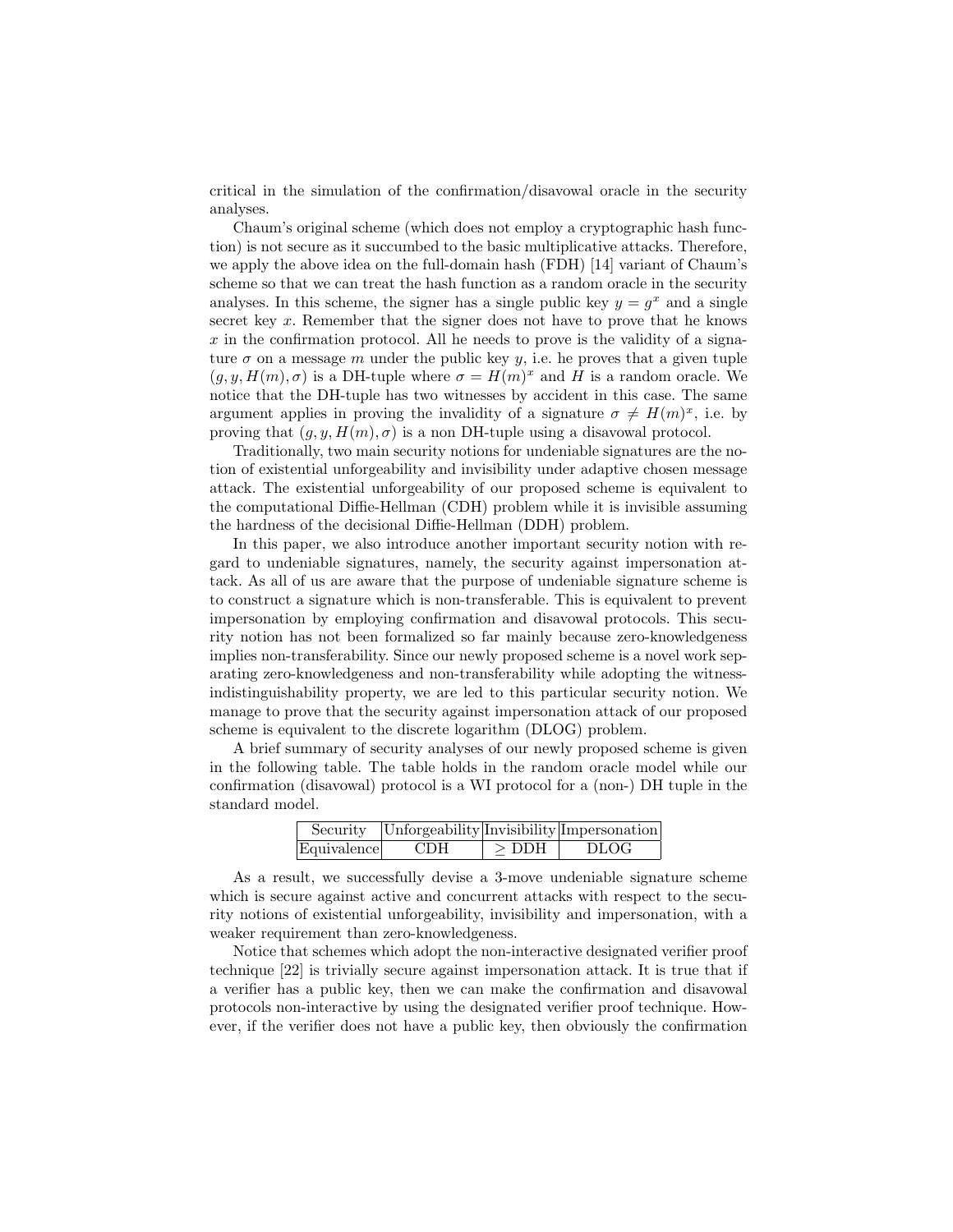and disavowal protocols must remain interactive. Otherwise, non-transferability is broken.

As an aside, we remark that the idea we obtain from the observation that there exist two witnesses in a DH-tuple is of independent interest. Hopefully, it may find applications on some other interactive protocols which involve the proving of the validity of a DH-tuple in the security analyses. For example, the same idea can be readily applied to the identity-based undeniable signatures by Libert and Quisquater [23]. In [23], the scheme is proven secure using the non-interactive designated verifier proof technique only.

### 2 Preliminaries

Let G be an Abelian group of prime order  $q$ , and let  $g$  be a generator of G. We say that  $(g, g^u, g^v, g^w)$  is a DH-tuple if  $w = uv \bmod q$ .

The DDH problem is to decide if  $(g, g^u, g^v, g^w)$  is a DH-tuple. The CDH problem is to compute  $g^{uv}$  from  $(g, g^u, g^v)$  and the DLOG problem is to compute u from  $g^u$ .

#### 2.1 The FDH Variant of Chaum's Scheme

The full domain hash (FDH) variant [14] of Chaum's undeniable signature scheme [8] is described as follows.

Let G be an Abelian group of prime order  $q$ , and let  $g$  be a generator of  $G$ .

- Key Generation. On input  $1^k$ , choose  $x \in Z_q$  randomly and compute  $y = g^x$ . Choose a cryptographic hash function  $H : \{0,1\}^* \to G$ . Set the public key as  $(g, y, H)$  and the secret key as x.
- **Signing.** On input the public key  $(q, y, H)$ , the secret key x and a message  $m \in \{0,1\}^*$ , the algorithm returns the signature as  $\sigma = H(m)^x$ .
- **Confirmation Protocol.** Given a message-signature pair  $(m, \sigma)$ , the signer proves that  $(g, y, H(m), \sigma)$  is a DH-tuple in zero-knowledge.
- **Disavowal Protocol.** Given a pair  $(m, \sigma)$ , the signer proves that  $(g, y, H(m), \sigma)$ is not a DH-tuple in zero-knowledge.

The existing zero-knowledge confirmation protocol requires 4 moves and no zero-knowledge disavowal protocol with constant moves is known so far [8].

### 3 How to Formalize the Security

Traditionally, an adversary in an undeniable signature scheme intends to achieve two main adversarial goals, namely, to forge a signature and to distinguish whether a message-signature pair is valid or invalid, which correspond to the security notions of existential unforgeability and invisibility, respectively.

In this section, we introduce another new adversarial goal which is *imper*sonation. We are led to this notion since our proposed confirmation/disavowal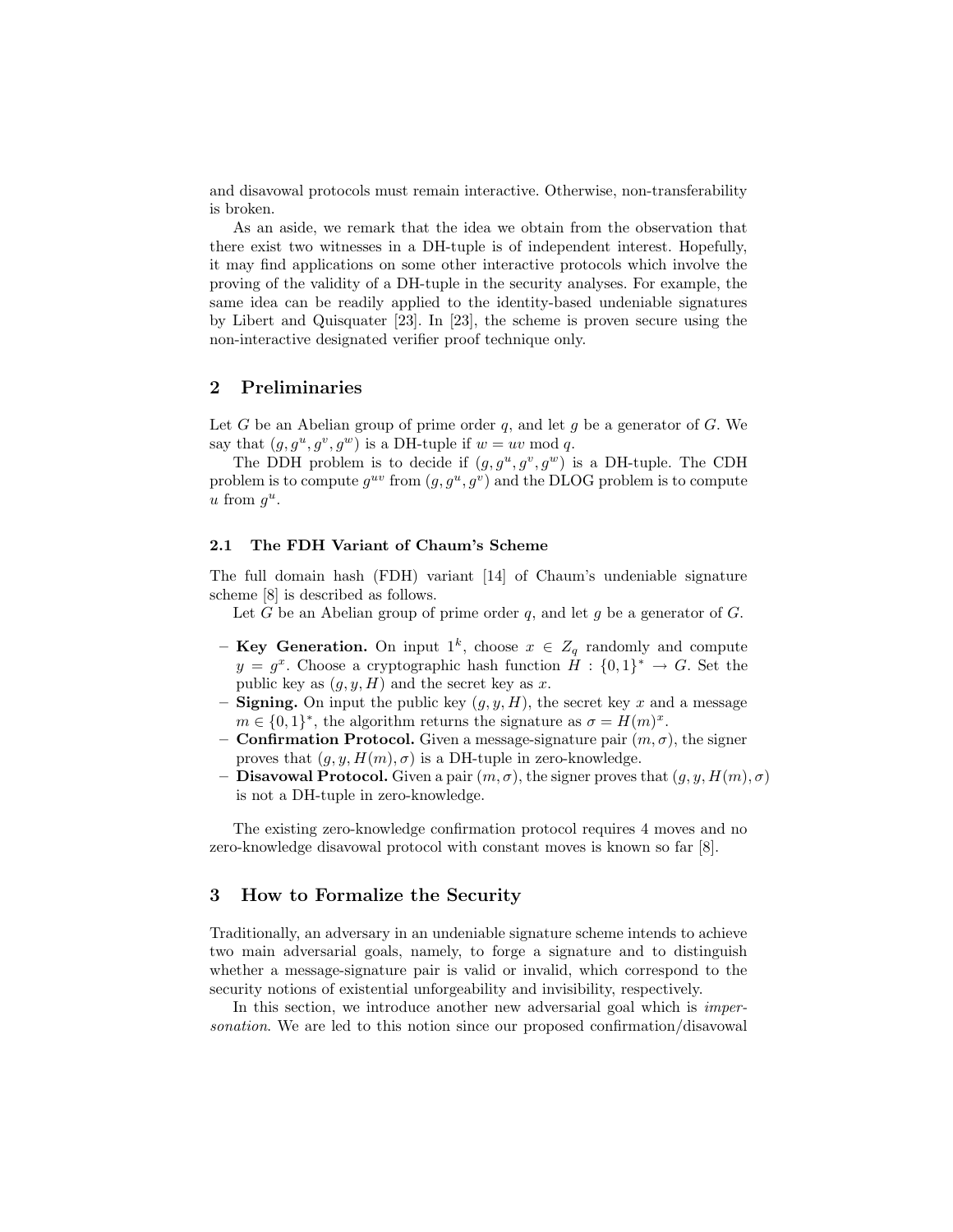protocols are not zero-knowledge but witness indistinguishable, linking impersonation attack for identification schemes to non-transferability. Surprisingly, this goal impersonation has been overlooked in the past while being different from the notions of unforgeability and invisibility.

Meanwhile, there exist three kinds of attacks, namely, passive attack, active attack and concurrent attack. We will elaborate more on this in the sequel.

#### 3.1 Unforgeability

The first security notion is similar to the one for ordinary digital signatures, which is the notion of existential unforgeability against adaptive chosen message attack [21]. The only difference is that besides the signing oracle access, the adversary is also allowed to access to the confirmation/disavowal oracle. The confirmation/disavowal oracle is simulated based on the kind of attacks mounted, i.e. passive attack or active/concurrent attack. Generally, in a passive attack the adversary does not interact with the signer/prover. What the adversary does is eavesdropping and she is in possession of transcripts of conversations between the prover and the verifier. In an active/concurrent attack, the adversary gets to play the role of a cheating verifier, interacting with the prover several times, in an effort to extract some useful information. We will give a more formal definition shortly.

To the best of our knowledge, this is the first time passive, active and concurrent attacks are being defined explicitly and rigorously with respect to the security notions of undeniable signatures. Specifically, concurrent attack is more relevant to identification scheme [2]. However, we remark that since confirmation and disavowal protocols of an undeniable signature scheme are usually performed interactively as in an identification protocol, concurrent attack should be taken into account as well.

The difference between active and concurrent attacks is that in an active attack, the adversary interacts serially with the prover "clones"; while in a concurrent attack, the adversary is allowed to interact with many different prover "clones" concurrently. Apparently, the active/concurrent adversary has higher capability than the passive adversary.

We consider the following game.

- 1. Let  $pk$  be the input to a forger  $F$ .
- 2. The forger  $F$  is permitted to issue a series of queries:
	- Signing queries: F submits a message m and receives a signature  $\sigma$  on m. (We consider adaptive queries here – subsequent queries is made based on previously obtained signatures.)
	- Confirmation/disavowal queries: F submits a message-signature pair  $(m, \sigma)$ , and the oracle responds based on whether a passive attack or an active/concurrent attack is mounted.
- 3. At the end of this attack game, F outputs a message-signature pair  $(m^*, \sigma^*)$ .
- In a passive attack, the confirmation/disavowal oracle first checks the validity of  $(m, \sigma)$ . If it is a valid pair, then the oracle returns a bit  $\mu = 1$  and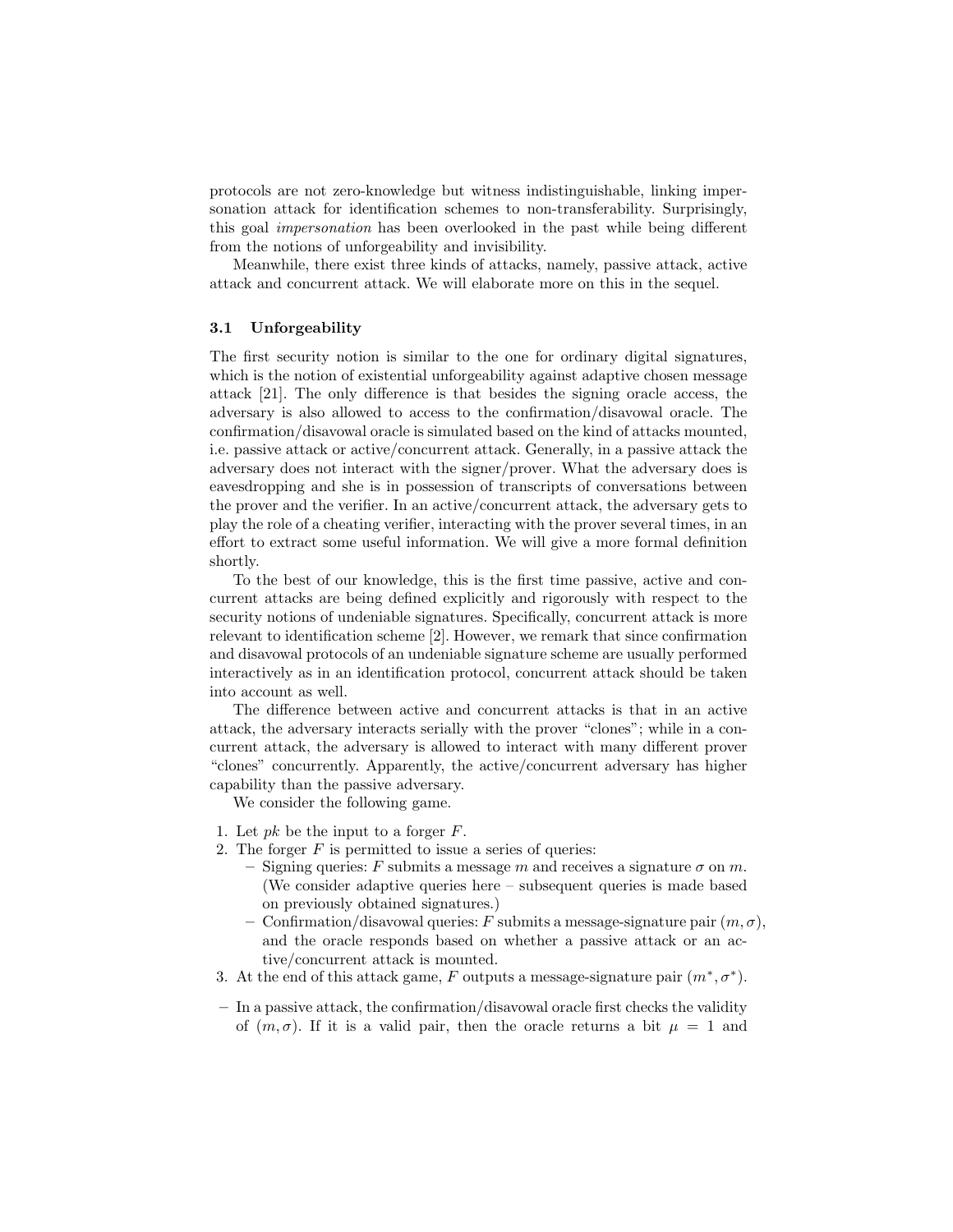a transcript of confirmation protocol. Otherwise, the oracle returns a bit  $\mu = 0$  and a transcript of disavowal protocol.

– In an active/concurrent attack, the confirmation/disavowal oracle first checks the validity of  $(m, \sigma)$ . If it is a valid pair, then the oracle returns a bit  $\mu = 1$ and proceeds with the execution of the confirmation protocol with the forger F (acting as a cheating verifier). Otherwise, the oracle returns a bit  $\mu = 0$ and executes the disavowal protocol with F accordingly.

The forger  $F$  wins the game if  $F$  outputs a valid message-signature pair  $(m^*, \sigma^*)$  such that  $m^*$  has never been queried to the signing oracle, or it queries a valid  $(m^*, \sigma^*)$  to the confirmation/disavowal oracle such that  $m^*$  has never been queried to the signing oracle.

F's advantage in this game is defined to be  $Adv(F) = Pr[F \text{ wins}]$ .

Definition 1. An undeniable signature scheme is said to be existential unforgeable under adaptive chosen message attack if no probabilistic polynomial time (PPT) forger F has a non-negligible advantage in the above game.

#### 3.2 Invisibility

The second security notion of undeniable signatures is invisibility, a notion due to Chaum, van Heijst and Pfitzmann [10]. This notion is essentially the inability to determine whether a given message-signature pair is valid. There are many variations in defining invisibility, for example it is defined in terms of simulatability in [10] and it is defined in terms of distinguishing whether a signature  $\sigma$ is corresponding to a message  $m_0$  or  $m_1$  in [6].

In this paper, we adopt the following definition given by Galbraith and Mao [18] as they have proven that if a scheme satisfies invisibility in the sense of Definition 2 then it also satisfies invisibility in the sense of  $[6]$ .

Consider the following game.

- 1. Let  $pk$  be the input to a distinguisher  $D$ .
- 2. The distinguisher  $D$  is permitted to issue a series of queries: signing queries and confirmation/disavowal queries as in Section 3.1.
- 3. At some point, D outputs a message  $m^*$  which has never been queried to the signing oracle, and requests a challenge signature  $\sigma^*$  on  $m^*$ . The challenge signature  $\sigma^*$  is generated based on the outcome of a hidden coin toss b. If  $b = 1$ , then  $\sigma^*$  is generated as usual using the signing oracle, otherwise  $\sigma^*$ is chosen uniformly at random from the signature space S.
- 4. D performs some signing and confirmation/disavowal queries again with the restriction that no signing query on  $m^*$  is allowed, and no confirmation/disavowal query on the challenge message-signature pair  $(m^*, \sigma^*)$  is allowed.
- 5. At the end of this attack game,  $D$  outputs a guess  $b'$ .

The distinguisher D wins the game if  $b' = b$ . D's advantage in this game is defined to be  $Adv(D) = |\Pr[b' = b] - \frac{1}{2}|.$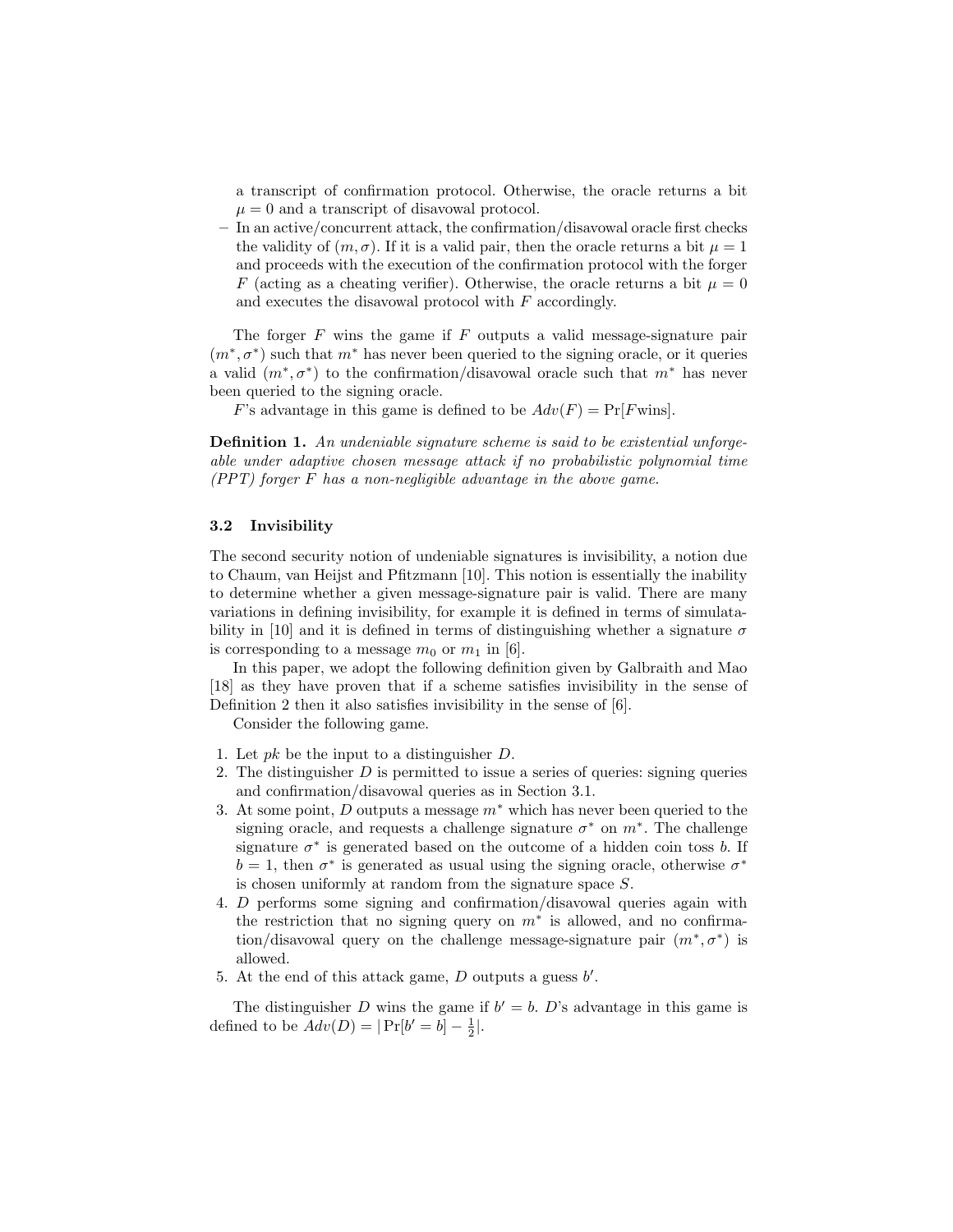Definition 2. An undeniable signature scheme is said to have the property of invisibility under adaptive chosen message attack if no PPT distinguisher D has a non-negligible advantage in the above game.

The difference between the above definition and the one in [6] is such that in the latter the distinguisher D outputs two messages  $m_0$  and  $m_1$  and the challenge signature  $\sigma^*$  is generated for  $m_b$  where b is the hidden bit.

#### 3.3 Impersonation

As noted earlier, the third (and new) security notion of undeniable signatures is the security against impersonation attack. We consider the following game.

- 1. Let  $pk$  be the input to an impersonator  $I$ .
- 2. The impersonator  $I$  enters the learning phase where it performs a series of queries: signing queries and confirmation/disavowal queries as in Section 3.1 and Section 3.2. At the end of this phase, I outputs a tuple  $(m^*, \sigma^*, \mu)$  which consists of a message-signature pair and a bit  $\mu$  (where  $\mu = 1$  indicates valid and  $\mu = 0$  indicates invalid).
- 3. In the impersonation phase, if  $\mu = 1$ , then the impersonator I executes the confirmation protocol with a verifier on input  $(m^*, \sigma^*)$ . If  $\mu = 0, I$  executes the disavowal protocol with a verifier on input  $(m^*, \sigma^*)$ .

The impersonator I wins the game if it can convince the verifier that  $(m^*, \sigma^*)$ is either valid or invalid (depending on the bit  $\mu$  it outputs earlier). I's advantage in this game is defined to be  $Adv(I) = Pr[Iwins]$ .

Definition 3. An undeniable signature scheme is said to be secure against impersonation under adaptive chosen message attack if no PPT impersonator I has a non-negligible advantage in the above game.

### 4 WI Protocol on DH-Tuple

In this section, we present our main idea, that is, we give the descriptions of DHtuple witness indistinguishable (WI) protocol and non DH-tuple WI protocol.

The concept of witness indistinguishability and witness hiding was introduced by Feige and Shamir [16]. Generally speaking, a two-party protocol between a prover and a verifier, in which the prover uses one of the several secret witnesses to an NP assertion, is witness indistinguishable if the verifier cannot tell which witness the prover is actually using. The protocol is *witness hiding* if at the end of the protocol the verifier cannot compute any new witness which he did not know before the protocol began. The result in [16] says that if a statement has at least two independent witnesses, then any witness indistinguishable protocol for this statement is also witness hiding. WI protocols have been used to construct identification schemes [16] and blind signature schemes [29, 1].

In our proposal, the prover demonstrates the knowledge of 1-out-of-2 witnesses corresponding to a problem instance (a DH-tuple) without revealing which is known, thus it is a witness indistinguishable and witness hiding protocol.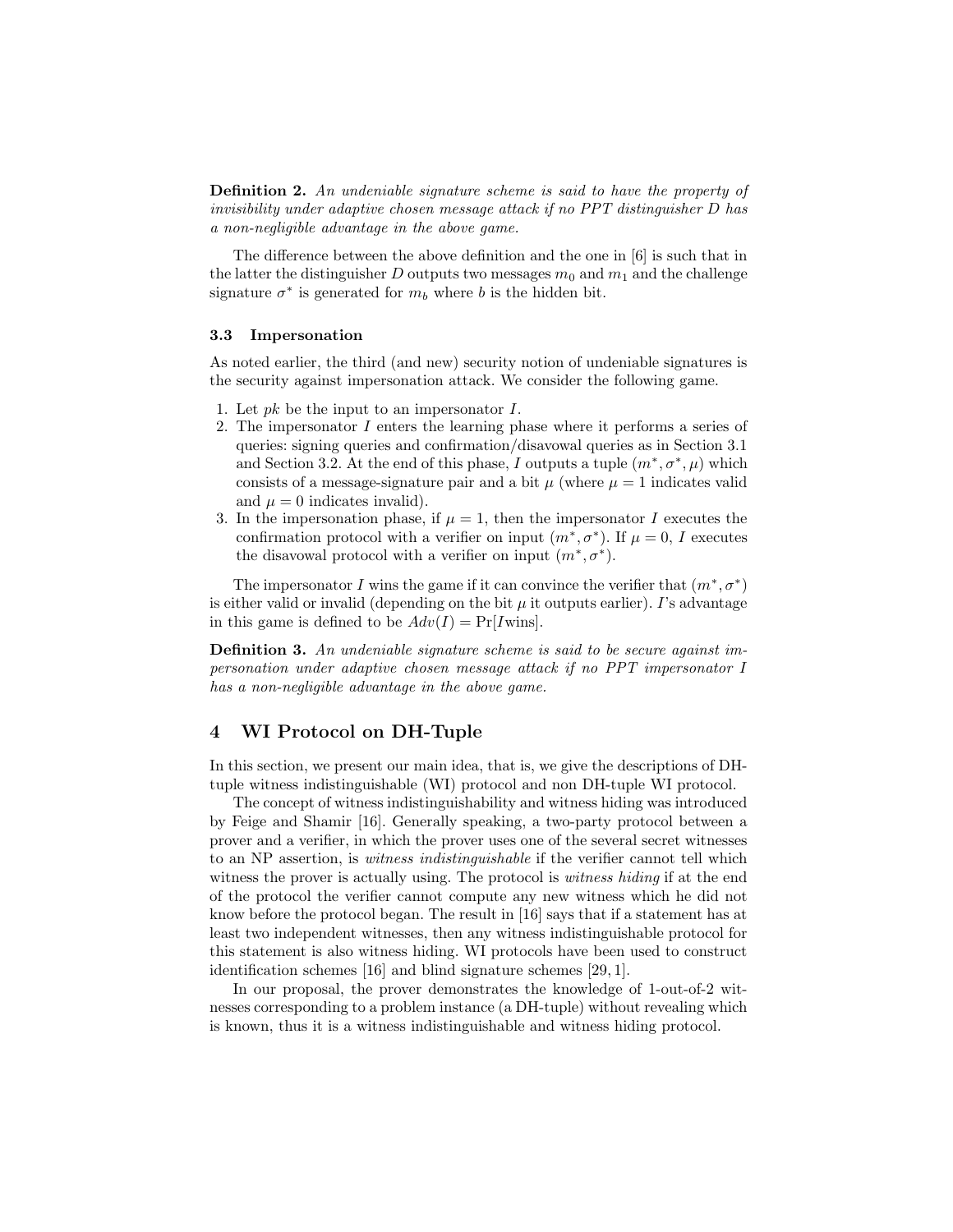#### 4.1 WI Protocol for DH-Tuple

Let  $(g, U, V, W)$  be a DH-tuple, where  $U = g^u, V = g^v, W = g^{uv}$ . Now we observe that there are two witnesses, u and v. Then by using the technique of [13], we can construct a 3-move witness indistinguishable protocol such that the prover knows u or v of a DH-tuple.

We start from a 3-move honest verifier zero-knowledge proof system (HVZK) such that the prover knows  $u$  of a DH-tuple [12]. It is depicted in Fig. 1-(a). We can obtain a similar HVZK protocol such that the prover knows  $v$ . It is symmetry to Fig. 1-(a) and thus we omit the details.



Fig. 1. 3-move protocols

We finally present a 3-move WI protocol such that the prover knows  $u$  or  $v$ of a DH-tuple. For this protocol, we assume that the prover knows  $u$  (but not v).

1. The prover chooses  $c_2, d_2 \in Z_q$  randomly. He computes  $z'_1 = g^{d_2}/V^{c_2}$  and  $z'_2 = U^{d_2}/W^{c_2}.$ 

He also chooses  $r \in Z_q$  randomly and computes  $z_1 = g^r$  and  $z_2 = V^r$ . Next, he sends  $(z_1, z_2, z'_1, z'_2)$  to the verifier.

- 2. The verifier chooses  $c \in Z_q$  randomly and sends c to the prover.
- 3. The prover computes  $c_1 = c c_2 \mod q$  and  $d_1 = r + c_1u \mod q$ . He sends  $(c_1, c_2, d_1, d_2)$  to the verifier.
- 4. The verifier checks if  $c = c_1 + c_2 \mod q$  and

$$
g^{d_1} = z_1 U^{c_1}, \ V^{d_1} = z_2 W^{c_1};
$$
  

$$
g^{d_2} = z'_1 V^{c_2}, \ U^{d_2} = z'_2 W^{c_2}.
$$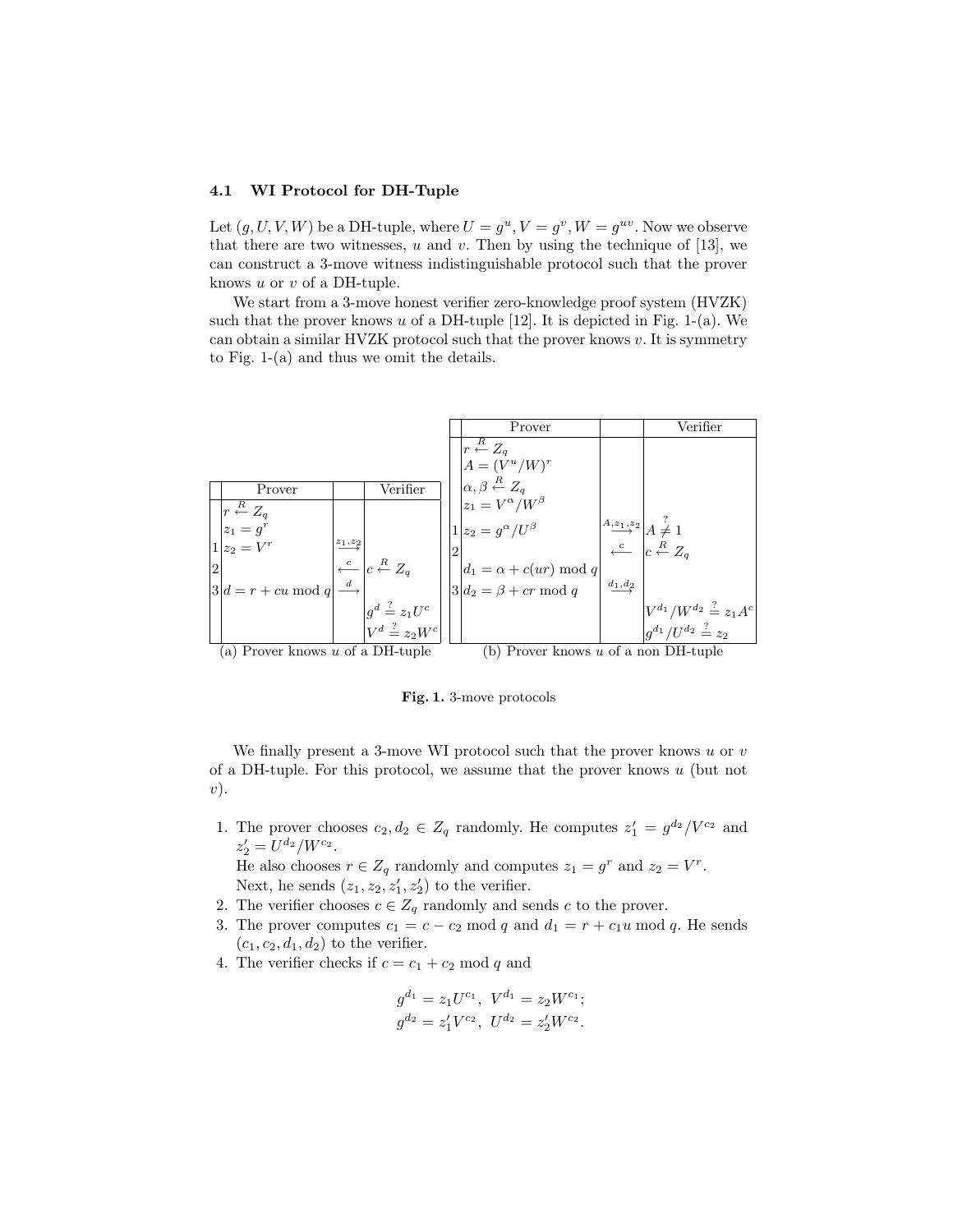#### 4.2 WI Protocol for Non DH-Tuple

Suppose that  $(g, U, V, W)$  is not a DH-tuple, where  $U = g^u, V = g^v, W = g^w$ and  $w \neq uv \mod q$ . Then similarly to Section 4.1, we can construct a 3-move WI protocol such that the prover knows u or v of a non DH-tuple.

We start from a 3-move HVZK protocol such that the prover knows  $u$  of a non DH-tuple, as proposed in [7]. The protocols is as illustrated in Fig. 1-(b). Similarly, we can obtain a 3-move HVZK protocol such that the prover knows  $v$ . It is the symmetric counterpart of Fig. 1-(b).

We finally present a 3-move WI protocol such that the prover knows  $u$  or  $v$ of a non DH-tuple. For this protocol, we assume that the prover knows  $u$  (but not  $v$ ).

- 1. The prover chooses  $c_2, d'_1, d'_2 \in Z_q$  randomly and  $A' \in G$  such that  $A' \neq 1$ randomly. He computes  $z_1' = U^{d_1'}/(W^{d_2'}A'^{c_2})$  and  $z_2' = g^{d_1'}/V^{d_2'}.$ He also chooses  $r \in Z_q$  randomly and computes  $A = (V^u/W)^r$ . Next, he chooses  $\alpha, \beta \in Z_q$  randomly and computes  $z_1 = V^{\alpha}/W^{\beta}$  and  $z_2 = g^{\alpha}/U^{\beta}$ . Finally, he sends  $(A, A', z_1, z_2, z'_1, z'_2)$  to the verifier.
- 2. The verifier first checks if  $A \neq 1$  and  $A' \neq 1$ . Next, he chooses  $c \in Z_q$ randomly and sends c to the prover.
- 3. The prover computes  $c_1 = c c_2 \mod q$ , and  $d_1 = \alpha + c_1(ur) \mod q$  and  $d_2 = \beta + c_1 r \mod q$ . He sends  $(c_1, c_2, d_1, d_2, d'_1, d'_2)$  to the verifier.
- 4. The verifier checks if  $c = c_1 + c_2 \mod q$  and

$$
V^{d_1}/W^{d_2} = z_1 A^{c_1}, \ g^{d_1}/U^{d_2} = z_2;
$$
  

$$
U^{d'_1}/W^{d'_2} = z'_1 A'^{c_2}, \ g^{d'_1}/V^{d'_2} = z'_2.
$$

### 5 Proposed 3-Move Undeniable Signature Scheme

In this section, we show a 3-move undeniable signature scheme which is secure against active and concurrent attacks. Our scheme builds on the FDH variant of Chaum's scheme which is described earlier, by incorporating the idea from the previous section.

Since the core of this paper is to propose a 3-move undeniable signature scheme which is secure against active and concurrent attacks, we consider only security against these two kinds of attacks. Nevertheless, a scheme which is secure against active/concurrent attack will definitely secure against passive attack too.

#### 5.1 Scheme

The key generation algorithm and the signing algorithm are the same as those of the FDH variant of Chaum's undeniable signature scheme.

(Confirmation protocol) By using the 3-move WI protocol of Section 4.1, the signer proves that  $(g, y, H(m), \sigma)$  is a DH-tuple, where  $(m, \sigma)$  is a valid message-signature pair.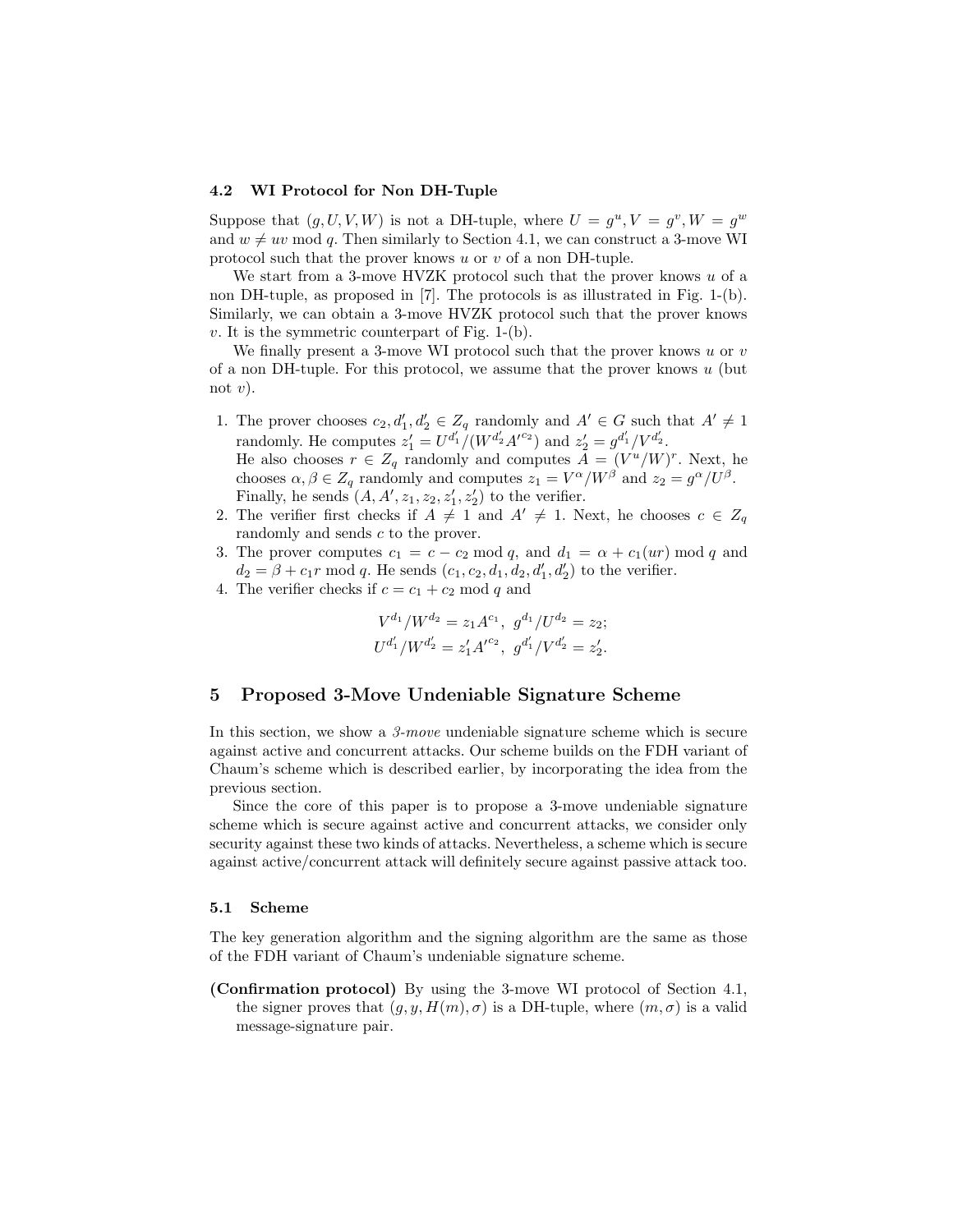(Disavowal protocol) By using the 3-move WI protocol of Section 4.2, the signer proves that  $(g, y, H(m), \sigma)$  is not a DH-tuple, where  $(m, \sigma)$  is not a valid message-signature pair.

#### 5.2 Security

We show that the existential unforgeability of our proposed scheme against active and concurrent attacks is equivalent to the CDH problem in the random oracle model. Similarly, we prove that our scheme is invisible under the DDH assumption and the impersonation is equivalent to the DLOG problem.

Theorem 1. The existential unforgeability of the above 3-move undeniable signature scheme against active and concurrent attacks is equivalent to the CDH problem in the random oracle model.

*Proof.* Please refer to Appendix A.  $\Box$ 

**Theorem 2.** The above 3-move undeniable signature scheme is invisible against active and concurrent attacks under the DDH assumption in the random oracle model.

*Proof.* Please refer to Appendix B.  $\Box$ 

Theorem 3. The security against impersonation under active and concurrent attacks of the above 3-move undeniable signature scheme is equivalent to the DLOG problem in the random oracle model.

*Proof.* Please refer to Appendix C.  $\Box$ 

### 6 Discussion

A naive approach for witness indistinguishability would be to use two public keys, where the two corresponding secret keys are two witnesses, as suggested in [16]. However, this approach does not work as shown below.

In this approach, the signer has two public keys,  $y_1 = g^{x_1}$  and  $y_2 = g^{x_2}$ . The undeniable signature on a message m is  $\sigma = (\sigma_1, \sigma_2)$ , where  $\sigma_1 = H(m)^{x_1}$ and  $\sigma_2 = H(m)^{x_2}$ . The secret key of the signer is  $x_1$  or  $x_2$ . In the confirmation protocol, the signer proves that  $\sigma_1$  is valid OR  $\sigma_2$  is valid.

However, in the disavowal protocol, the signer has to prove that " $\sigma_1$  is invalid AND  $\sigma_2$  is invalid" because De Morgan's law claims that  $\overline{X \vee Y} = \overline{X} \wedge \overline{Y}$ . Therefore, the disavowal protocol cannot be witness indistinguishable. In general, from De Morgan's law, both the confirmation protocol and the disavowal protocol cannot be witness indistinguishable simultaneously. On the other hand, we manage to circumvent this problem by our new approach.

We further remark that our proposed scheme is almost as efficient as the FDH variant of Chaum's scheme, except that the computation and communication complexity in the confirmation and disavowal protocols are almost twice the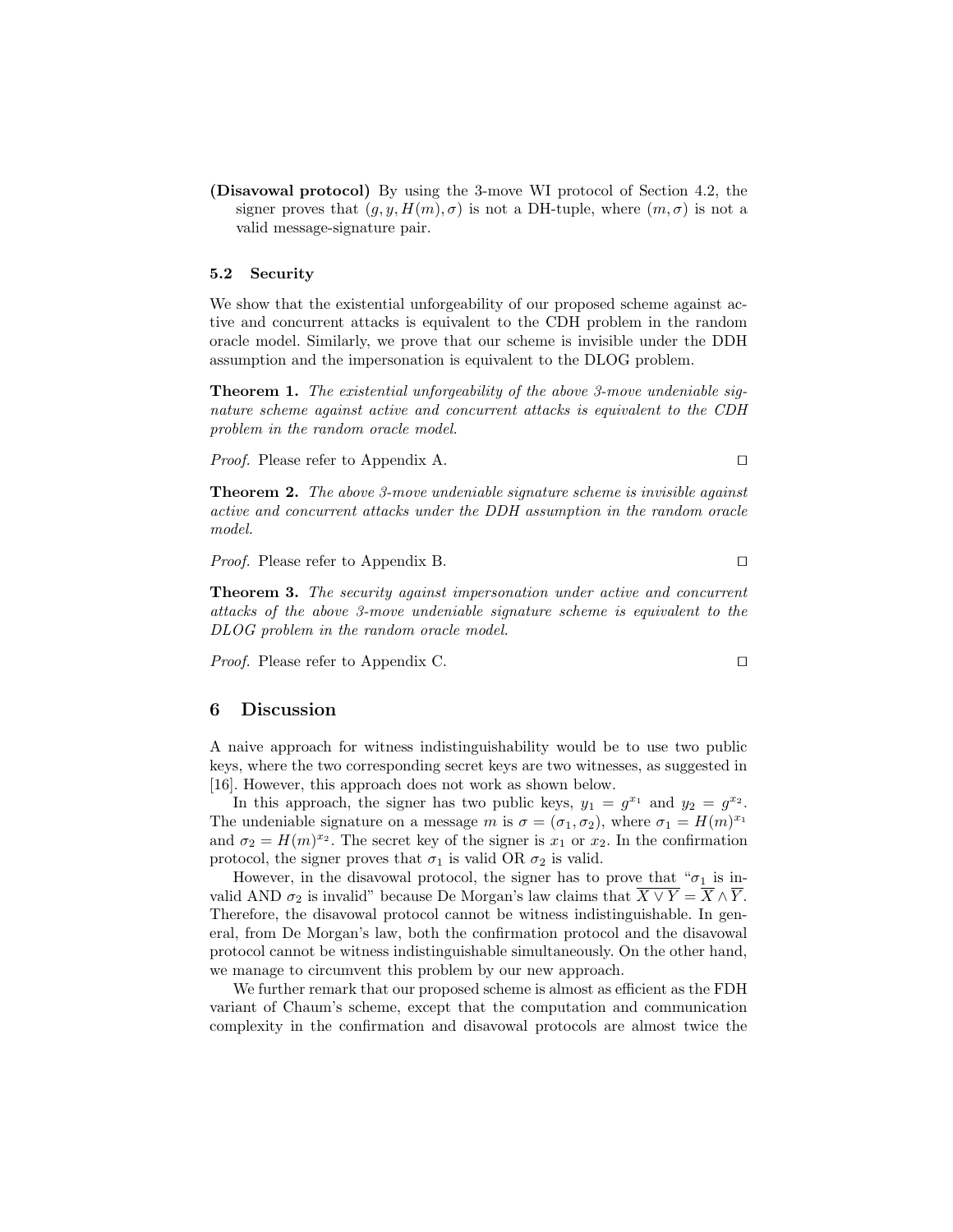original scheme. However, we stress that this slight efficiency loss is worthwhile in achieving the security against active and concurrent attacks with only 3-move confirmation and disavowal protocols. This is indeed a significant contribution to the literature of undeniable signatures.

## 7 Conclusion

We proposed the first 3-move undeniable signature scheme which is provably secure against active and concurrent attacks, by exploiting the fact that DH-tuples possess two witnesses, and also that non DH-tuples possess two witnesses. Thus, this allows us to use the concept of witness indistinguishability and witness hiding in the confirmation and disavowal protocols of the FDH variant of Chaum's scheme. The existential unforgeability of our proposed scheme against adaptive chosen message attack is equivalent to the CDH problem. The scheme satisfies the property of invisibility assuming the intractability of the DDH problem. Moreover, we also introduced another security notion which is impersonation attack. We proved that the security against impersonation of our proposed scheme is equivalent to the DLOG problem.

### References

- 1. M. Abe and T. Okamoto. Provably secure partially blind signatures. Advances in  $Cryptology - CRYPTO'00$ , LNCS 1880, pp. 271–286, Springer-Verlag, 2000.
- 2. M. Bellare and A. Palacio. GQ and Schnorr identification schemes: proofs of security against impersonation under active and concurrent attacks. Advances in  $Cryptography - C RYPTO$  '02, LNCS 2442, pp. 162–177, Springer-Verlag, 2002.
- 3. J. Boyar, D. Chaum, I. Damgård and T. Pedersen. Convertible undeniable signatures. Advances in Cryptology — CRYPTO '90, LNCS 537, pp. 189–208, Springer-Verlag, 1990.
- 4. C. Boyd and E. Foo. Off-line fair payment protocols using convertible signatures. Advances in Cryptology — ASIACRYPT '98, LNCS 1514, pp. 271–285, Springer-Verlag, 1998.
- 5. I. Biehl, S. Paulus and T. Takagi. Efficient undeniable signature schemes based on ideal arithmetic in quadratic orders. Designs, Codes and Cryptography, Vol. 31, Issue 2, pp. 99–123, 2004
- 6. J. Camenisch and M. Michels. Confirmer signature schemes secure against adaptive adversaries. Advances in Cryptology — EUROCRYPT '00, LNCS 1870, pp. 243– 258, Springer-Verlag, 2000.
- 7. J. Camenisch and V. Shoup. Practical verifiable encryption and decryption of discrete logarithms. Advances in Cryptology — CRYPTO '03, LNCS 2729, pp. 126–144, Springer-Verlag, 2003.
- 8. D. Chaum. Zero-knowledge undeniable signatures. Advances in Cryptology EUROCRYPT '90, LNCS 473, pp. 458–464, Springer-Verlag, 1990.
- 9. D. Chaum. Designated confirmer signatures. Advances in Cryptology  $-$  EURO-CRYPT '94, LNCS 950, pp. 86–91, Springer-Verlag, 1995.
- 10. D. Chaum, E. van Heijst and B. Pfitzmann. Cryptographically strong undeniable signatures, unconditionally secure for the signer. Advances in Cryptology  $-$ CRYPTO '91, LNCS 576, pp. 470–484, Springer-Verlag, 1991.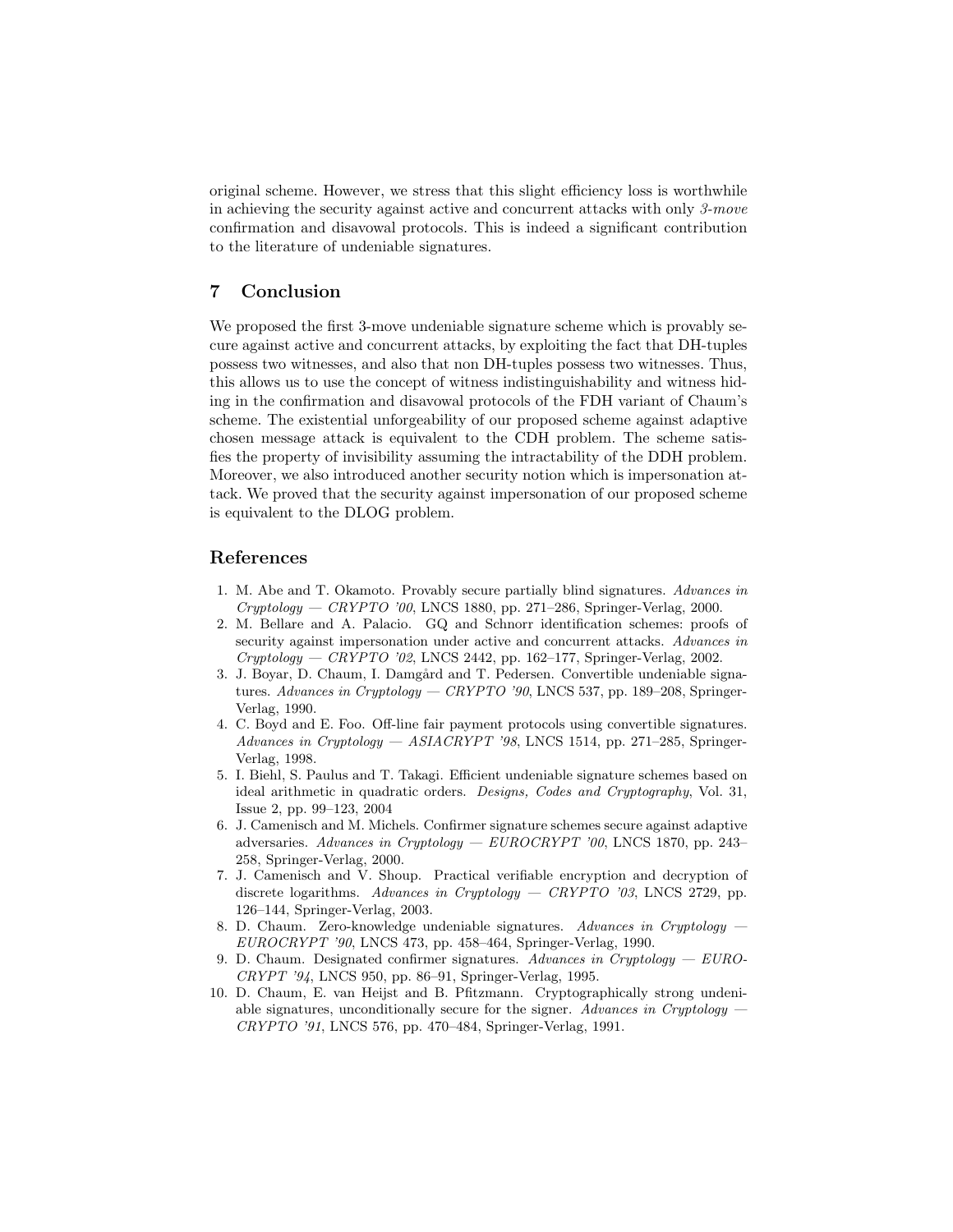- 11. D. Chaum and H. van Antwerpen. Undeniable signatures. Advances in Cryptology  $-CRYPTO$  '89, LNCS 435, pp. 212–216, Springer-Verlag, 1989.
- 12. T. Chaum and T. P. Pedersen. Wallet databases with observers. Advances in  $Cryptology - CRYPTO$  '92, LNCS 740, pp. 89–105, Springer-Verlag, 1993.
- 13. R. Cramer, I. Damgård and B. Schoenmakers. Proofs of partial knowledge and simplified design of witness hiding protocols. Advances in Cryptology  $-$  CRYPTO '94, LNCS 839, pp. 174–187, Springer-Verlag, 1994.
- 14. J. Coron. On the exact security of full domain hash. Advances in Cryptology CRYPTO '00, LNCS 1880, pp. 229–235, Springer-Verlag, 2000.
- 15. I. Damgård and T. Pedersen. New convertible undeniable signature schemes. Advances in Cryptology —  $EUROCRYPT$  '96, LNCS 1070, pp. 372-386, Springer-Verlag, 1996.
- 16. U. Feige and A. Shamir. Witness indistinguishable and witness hiding protocols. ACM Symposium on Theory of Computing  $-$  STOC '90, pp. 416-426, 1990.
- 17. L. Fortnow. The complexity of perfect zero-knowledge (extended abstract). ACM Symposium on Theory of Computing  $-$  STOC '87, pp. 204-209, 1987.
- 18. S. Galbraith and W. Mao. Invisibility and anonymity of undeniable and confirmer signatures. Topics in Cryptology — CT-RSA '03, LNCS 2612, pp. 80–97, Springer Verlag, 2003.
- 19. S. Galbraith, W. Mao and K. G. Paterson. RSA-based undeniable signatures for general moduli. Topics in Cryptology — CT-RSA '02, LNCS 2271, pp. 200-217, Springer Verlag, 2002.
- 20. R. Gennaro, H. Krawczyk and T. Rabin. RSA-based undeniable signatures. Advances in Cryptology — CRYPTO '97, LNCS 1294, pp. 132–149, Springer-Verlag, 1997.
- 21. S. Goldwasser, S. Micali and R. Rivest. A digital signature scheme secure against adaptative chosen-message attacks. SIAM Journal of Computing, vol. 17, no. 2, pp. 281–308, 1988.
- 22. M. Jakobsson, K. Sako and R. Impagliazzo. Designated verifier proofs and their applications. Advances in Cryptology — EUROCRYPT '96, LNCS 1070, pp. 143– 154, Springer-Verlag, 1996.
- 23. B. Libert and J.-J Quisquater. Identity based undeniable signatures. Topics in  $Cryptology - CT-RSA$  '04, LNCS 2964, pp. 112–125, Springer-Verlag, 2004.
- 24. M. Michels and M. Stadler. Efficient convertible undeniable signature schemes. Selected Areas in Cryptography —  $SAC$  '97, pp. 231–244, Springer-Verlag, 1997.
- 25. J. Monnerat and S. Vaudenay. Undeniable signatures based on characters: how to sign with one bit. Public Key Cryptography  $-$  PKC'04, LNCS 2947, pp. 361–396, Springer-Verlag, 2004.
- 26. J. Monnerat and S. Vaudenay. Generic homomorphic undeniable signatures. Advances in Cryptology — Asiacrypt '04, LNCS 3329, pp. 354–371, Springer-Verlag, 2004.
- 27. T. Okamoto. Designated confirmer signatures and public key encryption are equivalent. Advances in Cryptology — CRYPTO '94, LNCS 839, pp. 61–74, Springer-Verlag, 1994.
- 28. D. Pointcheval. Self-scrambling anonymizers. Financial Cryptography  $-FC'00$ , LNCS 1962, pp. 259–275, Springer-Verlag, 2000.
- 29. D. Pointcheval and J. Stern. Security arguments for digital signatures and blind signatures. Journal of Cryptology, vol. 13, no. 3, pp. 361–396, Springer-Verlag, 2000.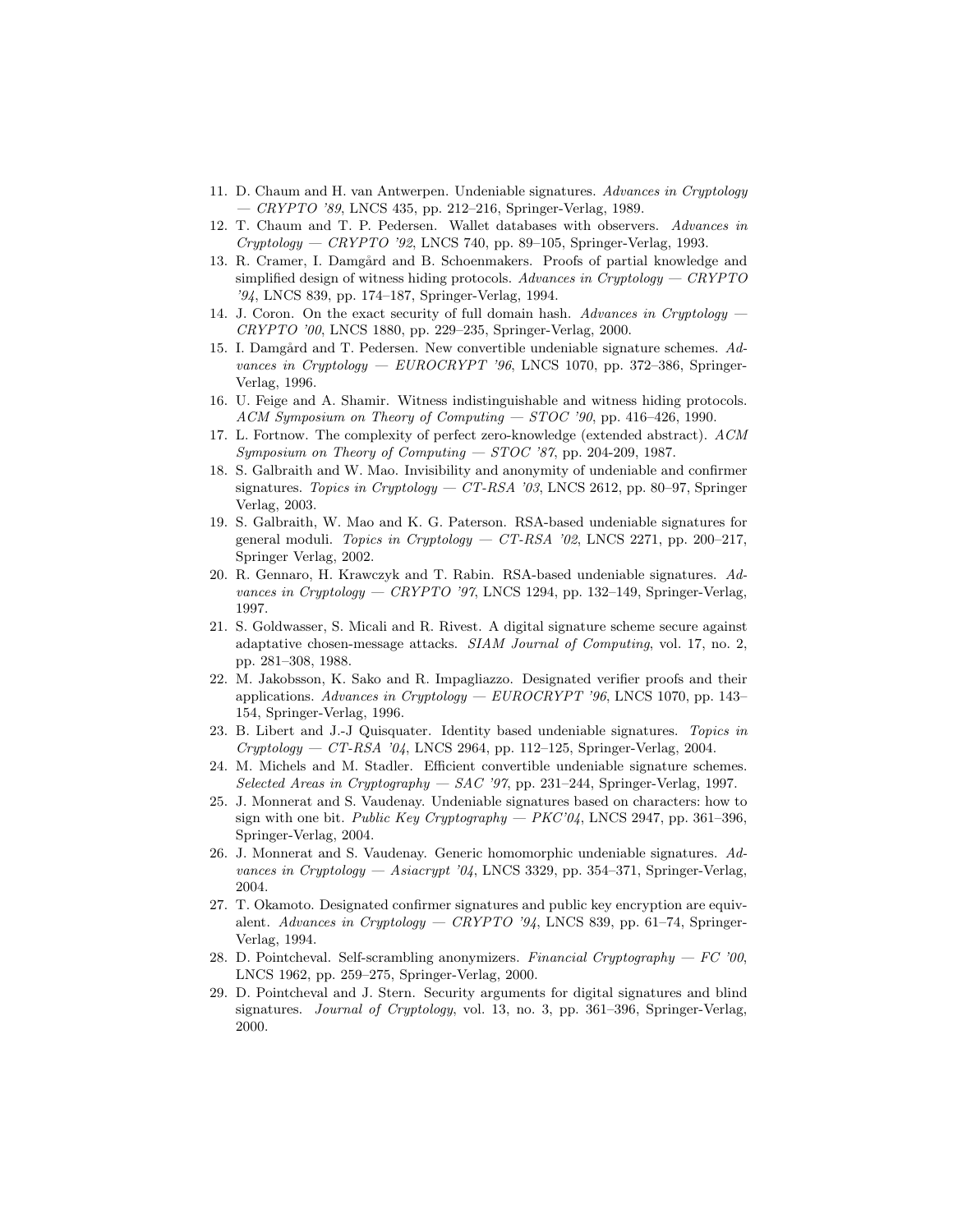# A Proof of Theorem 1

Firstly, we show that if there exists an algorithm M that solves the CDH problem with advantage  $\epsilon_M$ , then one can construct a forger F that can forge in the universal way with advantage  $\epsilon_F$ , by running M as a subroutine. The forger F is given the public key  $(g, y, H)$  where  $y = g^x$ . For any message m, F computes  $h = H(m)$  and gives the triple  $(g, y, h)$  as input to M. When M outputs  $h^x$ , F simply outputs the forgery as  $(m, \sigma = h^x)$ . It is clear that  $\epsilon_F = \epsilon_M$ . This completes the first half of our proof.

Secondly, we show that if there exists an existential forger  $F$  with advantage  $\epsilon_F$ , then one can construct an algorithm M that can solve the CDH problem with advantage  $\epsilon_M$ , by running F as a subroutine. Suppose the input to M is  $(g, g^x, g^z)$ . M then starts running F by feeding F with the public key  $(g, y =$  $(g^x, H)$  where H is a random oracle that will be simulated by M. M also simulates the signing oracle and the confirmation/disavowal oracle itself. Let  $q_S$  and  $q_H$ be the number of signing queries and  $H$  queries that  $F$  issues respectively. We assume that when  $F$  requests a signature on a message  $m_i$ , it has already made the corresponding  $H$  query on  $m_i$ .

When F makes a H query for a message  $m_i$ , M responds with  $h_i = H(m_i) =$  $g^{v_i}$  with probability  $\delta$  and  $h_i = H(m_i) = (g^z)^{v_i}$  with probability  $1 - \delta$ , where  $v_i$  is chosen randomly from  $Z_q$  and  $\delta$  is a fixed probability which will be determined later. Suppose that F makes a signing query for a message  $m_i$ . If M has responded with  $h_i = g^{v_i}$  to the H query for a message  $m_i$ , then M returns  $\sigma_i = y^{v_i}$  as the valid signature (since  $y^{v_i} = (g^x)^{v_i} = h^x_i = H(m_i)^x$ ). Otherwise, M aborts and it fails to solve the CDH problem.

Next, we consider the case when  $F$  makes a confirmation/disavowal query. Let  $q_v$  be the number of queries that F issues to the confirmation/disavowal oracle. For convenience, we consider that the final output of F is the  $(q_v + 1)$ th query. We say that  $(m_i, \sigma'_i)$  is special if it is a valid message-signature pair queried by  $\tilde{F}$ to the confirmation/disavowal oracle such that  $m_i$  has never been queried to the signing oracle. M guesses the first special query. More precisely, M guesses the first i such that the ith query  $(m_i, \sigma'_i)$  is special. So, at the beginning, M chooses  $Guses \in \{1, 2, \dots, q_v + 1\}$  randomly. There are two cases to be considered here, namely,  $i < Guess$  and  $i = Guess$ . First suppose that  $i < Guess$ .

- If F has never made a signing query for  $m_i$ , then M returns  $\mu = 0$  and runs the disavowal protocol with F.
- Otherwise,  $F$  has already made a signing query for  $m_i$ , and  $M$  answered with a valid signature  $\sigma_i$  with probability  $\delta$  (with probability  $(1 - \delta)$ ) M aborts). If  $\sigma_i = \sigma'_i$  then M returns  $\mu = 1$  and runs the confirmation protocol with F. Otherwise, M returns  $\mu = 0$  and runs the disavowal protocol with F.

Notice that since  $M$  knows  $v_i$ , it can simulate the confirmation/disavowal oracle perfectly. (Recall that the execution of the confirmation/disavowal oracle is to prove whether  $(g, g^x, H(m_i) = g^{v_i}, H(m_i)^x = g^{v_i x})$  is a DH-tuple or not. Since  $M$  knows one of the witnesses which is  $v_i$ , it can simulate the interactive proof perfectly.)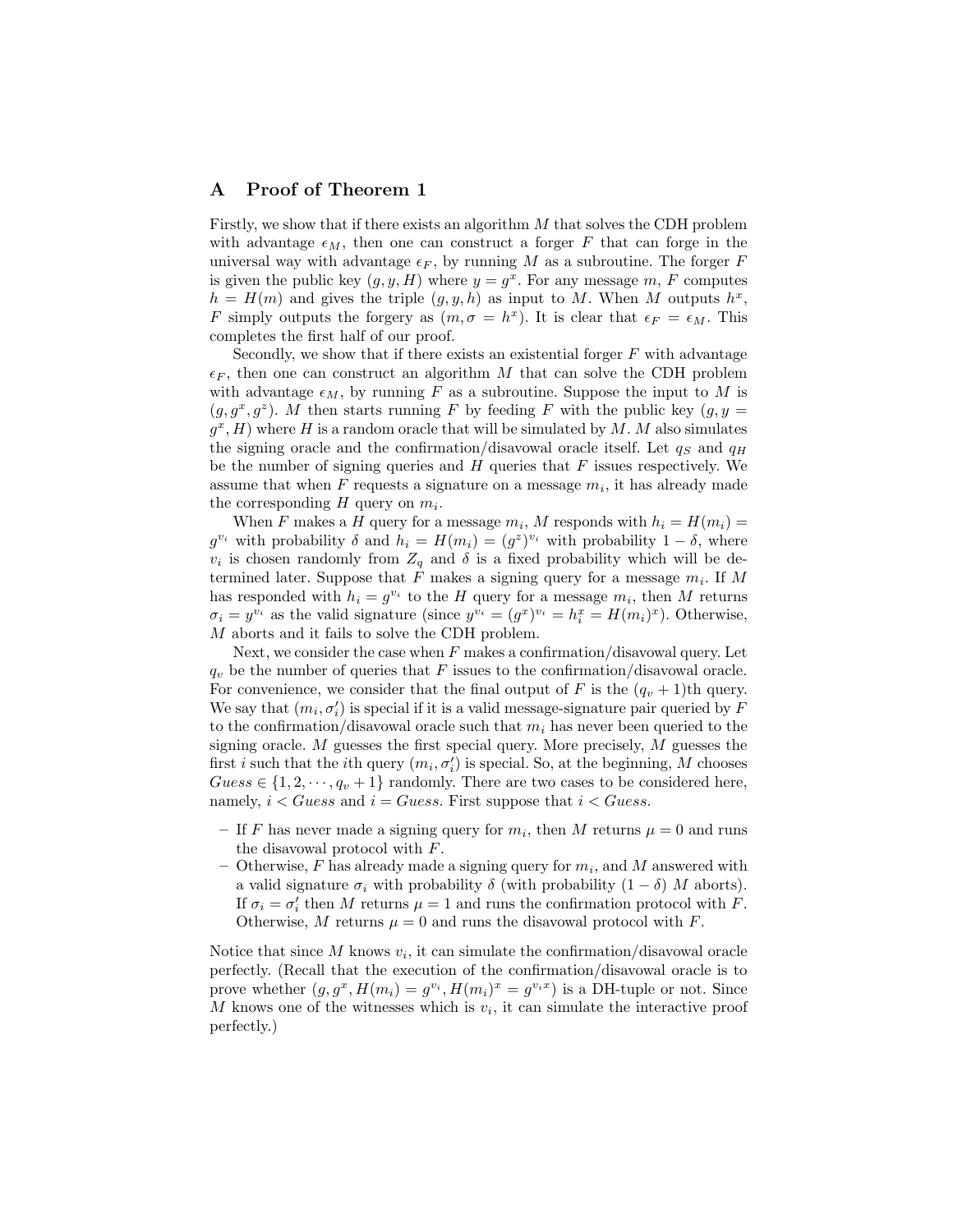Now suppose that  $i = Guess$ . Let  $(m^*, \sigma^*)$  be the *i*th query. If F has queried  $m^*$  to the signing oracle, then M aborts. Otherwise, we assume that F has queried the H-oracle on  $m^*$  and so  $m^* = m_j$  for some j. If  $h_j = (g^z)^{v_j}$ , then we have  $\sigma^* = h_j^x = (g^{zv_j})^x$ . Consequently, M outputs  $g^{xz} = (\sigma^*)^{1/v_j}$  and thus it solves the CDH problem. Otherwise, M aborts and it fails to solve the CDH problem.

To complete the proof, it remains to calculate the probability that  $M$  does not abort. M guesses the first special query with probability  $1/(q_v + 1)$ . The probability that M answers to all the signing queries is  $\delta^{qs}$  and M outputs  $g^{zr}$ with probability  $1 - \delta$ . Therefore, the probability that M does not abort during the simulation is  $\delta^{qs}(1-\delta)/(q_v+1)$ . This value is maximized at  $\delta_{opt} = 1-1/(q_S+1)$ 1). This shows that M's advantage  $\epsilon_M$  is at least  $(1/e(1+q_S))\epsilon_F/(q_v+1)$ , where e is the base of the natural logarithm. This is because the value  $(1-1/(q<sub>S</sub>+1))^{qs}$ approaches  $1/e$  for large  $q_S$ . This completes our proof.

### B Proof of Theorem 2

We show that if there exists an invisibility distinguisher D with advantage  $\epsilon_D$ , then one can construct an DDH distinguisher  $D'$  with advantage  $\epsilon_{D'}$ , by running D as a subroutine. Suppose the input to D' is  $(g, g^x, g^z, g^t)$ . D' then starts running D by feeding D with the public key  $(g, y = g^x, H)$  where H is a random oracle that will be simulated by  $D'$ .  $D'$  also simulates the signing oracle and the confirmation/disavowal oracle itself. Let  $q_S$  and  $q_H$  be the number of signing queries and  $H$  queries that  $D$  issues respectively. We assume that when D requests a signature on a message  $m_i$ , it has already made the corresponding  $H$  query on  $m_i$ .

When D makes a H query for a message  $m_i$ , D' responds with  $h_i = H(m_i) =$  $g^{v_i}$  with probability  $\delta$  and  $h_i = H(m_i) = (g^z)^{v_i}$  with probability  $1 - \delta$ , where  $v_i$  is chosen randomly from  $Z_q$  and  $\delta$  is a fixed probability which will be determined later. Suppose that  $\overrightarrow{D}$  makes a signing query for a message  $m_i$ . If  $D'$ has responded with  $h_i = g^{v_i}$  to the H query for a message  $m_i$ , then D' returns  $\sigma_i = y^{v_i}$  as the valid signature (since  $y^{v_i} = (g^x)^{v_i} = h^x_i = H(m_i)^x$ ). Otherwise,  $D'$  aborts and it fails to solve the DDH problem.

Eventually, D outputs a message  $m^*$ . We assume that D has queried the H-oracle on  $m^*$  and so  $m^* = m_i$  for some i. If  $h_i = (g^z)^{v_i}$ , then  $D'$  returns the challenge signature  $\sigma = (g^t)^{v_i}$ . Otherwise, D' aborts and it fails to solve the DDH problem.

Next,  $D$  performs some  $H$  queries, signing queries and confirmation/disavowal queries again with the restriction that no signing queries on  $m^*$  is allowed, and no confirmation/disavowal query on the challenge message-signature pair  $(m^*, \sigma^*)$ is allowed.

Finally,  $D$  outputs a bit  $b'$  which it thinks is equal to the hidden bit  $b$ . More precisely, D outputs  $b' = 1$  if it finds that  $(m^*, \sigma^*)$  is a valid message-signature pair and it outputs  $b' = 0$  if it finds that  $\sigma^*$  is chosen uniformly at random from the signature space S.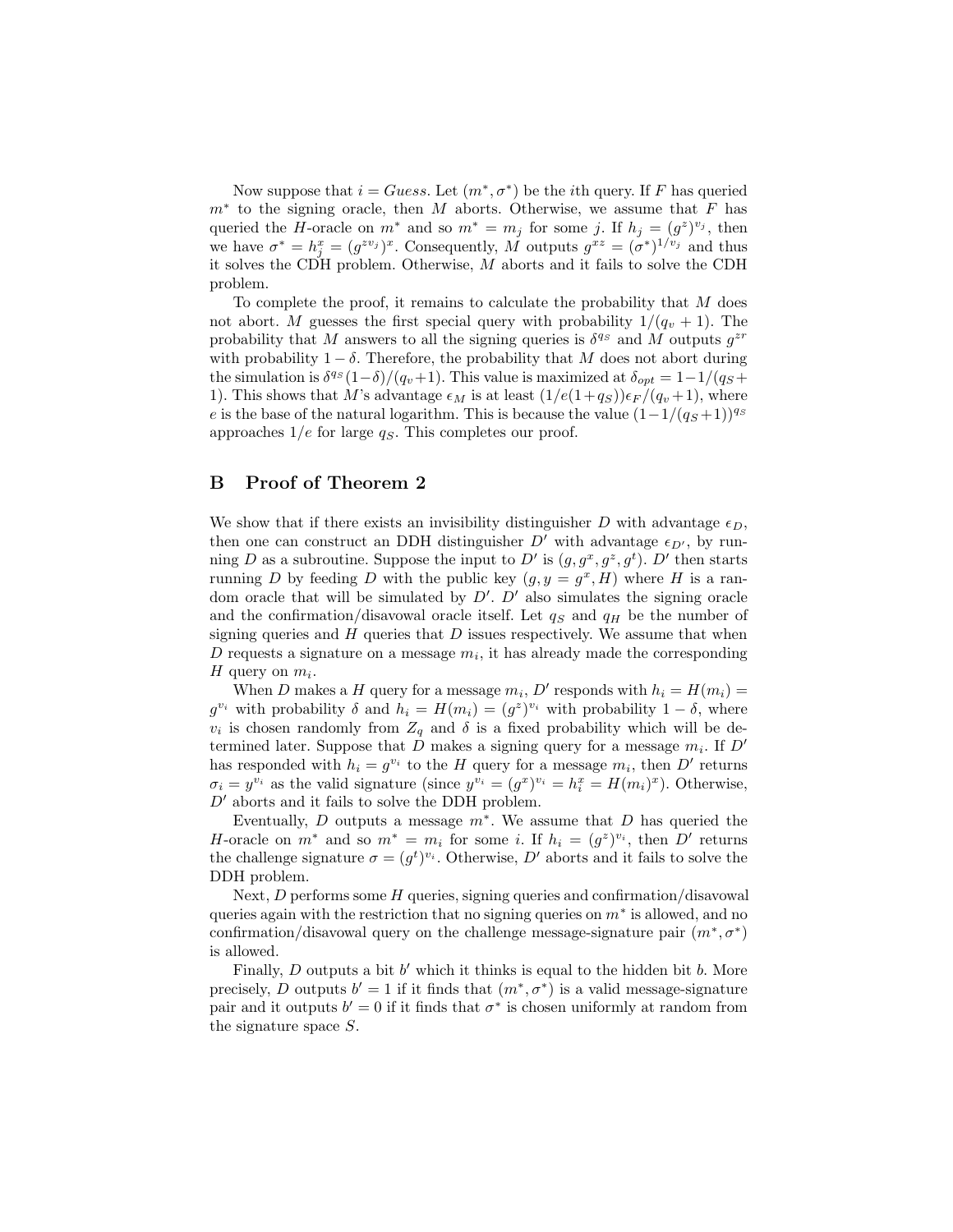Subsequently,  $D'$  provides the same output as  $D$  which is  $b'$ . Note that if  $(m^*, \sigma^*)$  is a valid message-signature pair, then  $(g, g^x, g^z, g^t)$  is a DH-tuple. This is indeed the case since  $\sigma^* = h_i^x$  implies that  $t = xz \mod q$ , where  $\sigma^* = (g^t)^{v_i}$ and  $h_i = (g^z)^{v_i}$ . Otherwise  $(g, g^x, g^z, g^t)$  is not a DH-tuple. This is indeed the case since  $\sigma^* \neq h_i^x$  implies that  $t \neq xz$  mod q. Therefore, if D is an invisibility distinguisher then  $D'$  is a DDH distinguisher.

Now, we show how to simulate the confirmation/disavowal oracle. If CDH problem is easy, then DDH problem is easy. Hence  $D'$  can solve the DDH problem (without using  $D$ ) in this case.

Suppose that CDH problem is hard. Then D cannot forge  $(m_i, \sigma_i)$  with nonnegligible probability because forgery is equivalent to CDH problem from Theorem 1. Now assume that D queries  $(m_i, \sigma'_i)$  to the confirmation/disavowal oracle.

- If D has never made a signing query for  $m_i$ , then D' returns  $\mu = 0$  and runs the disavowal protocol with  $D$ . This is justified because  $D$  cannot forge as mentioned above.
- Otherwise, D has already made a signing query for  $m_i$ , and D' has answered with a valid signature  $\sigma_i$ . If  $\sigma_i = \sigma'_i$  then  $D'$  returns  $\mu = 1$  and runs the confirmation protocol with D. Otherwise,  $D'$  returns  $\mu = 0$  and runs the disavowal protocol with D.

(M can run the confirmation/disavowal protocol as in the proof of Theorem 1.) To complete the proof, it remains to calculate the probability that  $D'$  does not abort. The probability that  $D'$  answers to all the signing queries is  $\delta^{qs}$  and D' succeeds in distinguishing the DDH problem with probability  $1-\delta$ . Therefore, the probability that  $D'$  does not abort during the simulation is  $\delta^{qs}(1-\delta)$ . This value is maximized at  $\delta_{opt} = 1 - 1/(q_S + 1)$ . This shows that D''s advantage  $\epsilon_{D'}$ is at least  $(1/e(1+q<sub>S</sub>))\epsilon_D$ , where e is the base of the natural logarithm. This is because the value  $(1-1/(q<sub>S</sub>+1))^{q<sub>S</sub>}$  approaches  $1/e$  for large  $q<sub>S</sub>$ . This completes our proof.

# C Proof of Theorem 3

Firstly, we show that if there exists an algorithm M that solves the DLOG problem with advantage  $\epsilon_M$ , then one can construct an impersonator I that can succeed in an impersonation by running M as a subroutine, with advantage  $\epsilon_I$ . At first, the impersonator I is given the public key  $(g, y, H)$  where  $y = g^x$ . Since I can obtain the secret key x by feeding y to the algorithm  $M$ , it can impersonate the signer with the knowledge of x. It is clear that  $\epsilon_I = \epsilon_M$ . This completes the first half of our proof.

Secondly, we show that if there exists an impersonator I with advantage  $\epsilon_I$ , then one can construct an algorithm M that can solve the DLOG problem with advantage  $\epsilon_M$ , by running I as a subroutine. Suppose the input to M is  $(g, g^x)$ . M first chooses a bit coin.

Suppose that  $\text{coin} = 0$ . M then starts running I by feeding I with the public key  $(g, y = g^x, H)$  where H is a random oracle that will be simulated by M.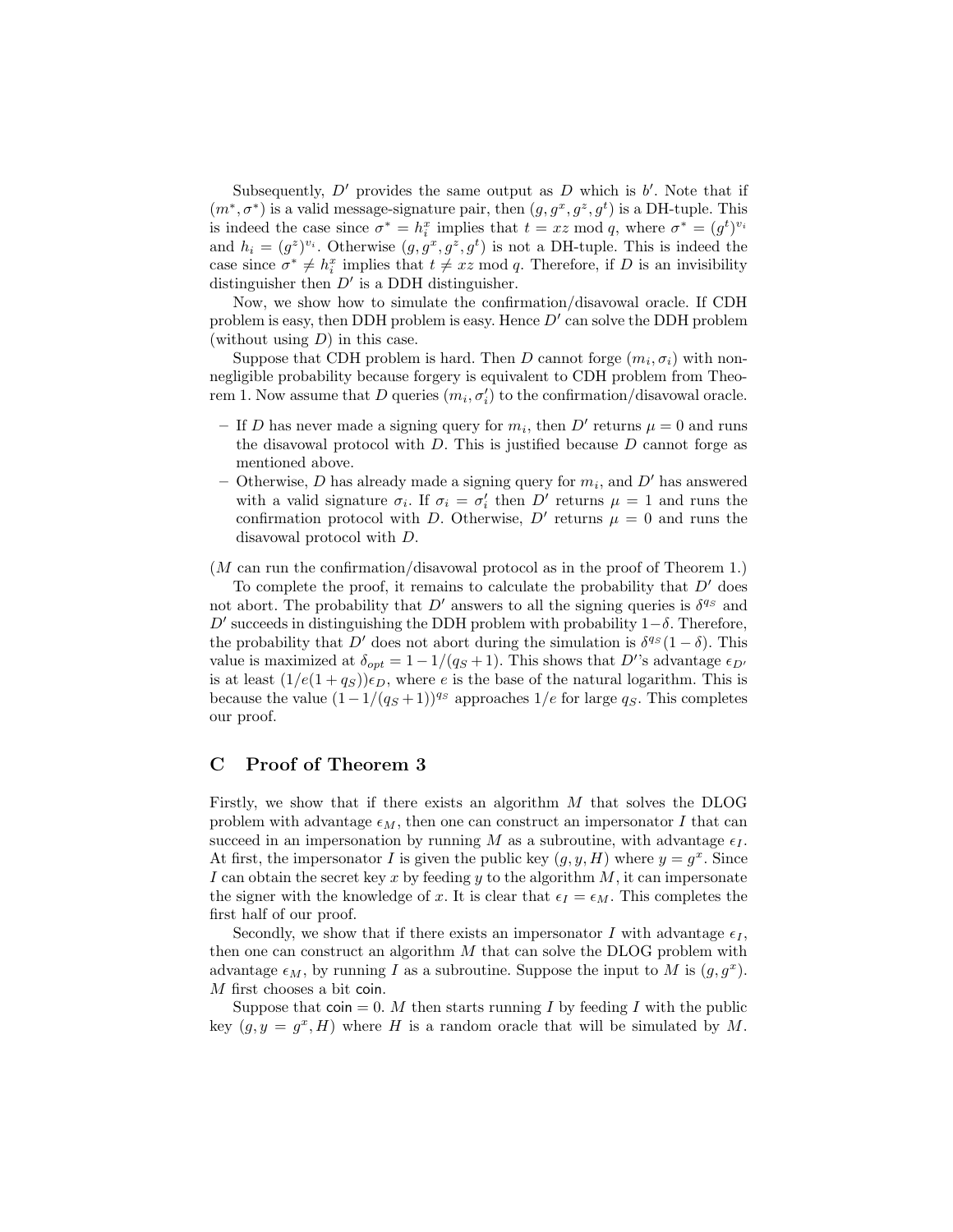M also simulates the signing oracle and the confirmation/disavowal oracle itself. We assume that when  $I$  requests a signature on a message  $m_i$ , it has already made the corresponding  $H$  query on  $m_i$ .

In the learning phase,  $I$  starts a series of queries. When  $I$  makes a  $H$  query for a message  $m_i$ , M responds with  $h_i = H(m_i) = g^{v_i}$ , where  $v_i$  is chosen randomly from  $Z_q$ . When I makes a signing query for a message  $m_i$ , M returns  $\sigma_i = y^{v_i}$ as the valid signature (since  $y^{v_i} = (g^x)^{v_i} = h^x_i = H(m_i)^x$ ).

Suppose that I makes a confirmation/disavowal query for a message-signature pair  $(m_i, \sigma'_i)$ . If  $m_i$  has never been queried to the signing oracle by I, then M simulates the signing oracle as above by itself. Hence  $M$  knows a valid signature  $\sigma_i$  anyway. Then M returns  $\mu = 1$  if  $\sigma'_i = \sigma_i$  and  $\mu = 0$  if  $\sigma'_i \neq \sigma_i$ . M also runs the confirmation or disavowal protocol accordingly, where M can run the confirmation/disavowal protocol as in the proof of Theorem 1.

At the end of this learning phase, I outputs a tuple  $(m^*, \sigma^*, \mu)$ .

Next, I enters the impersonation phase. If  $\mu = 1$ , then I executes the confirmation protocol with M (acting as a verifier) on input  $(m^*, \sigma^*)$ . M runs I to obtain its commitment  $(z_1, z_2, z'_1, z'_2)$ , randomly selects a challenge  $c \in Z_q$ , and runs I to obtain its response  $(c_1, c_2, d_1, d_2)$ . M next resets I to the step whereby I has sent  $(z_1, z_2, z'_1, z'_2)$ . M then randomly selects a fresh challenge  $c' \in Z_q$ , and re-runs I to obtain its response  $(c'_1, c'_2, d'_1, d'_2)$ .

If both conversations are accepted and  $c \neq c'$ , then M can extract the DLOG of y (which is x) or the DLOG of  $H(m^*)$  (which is  $v = v_i$  for some  $v_i$ ) as follows. Before this, remember that  $c = c_1 + c_2 \mod q$  and  $c' = c_1' + c_2' \mod q$ . This implies that  $c_1 \neq c_1'$  or  $c_2 \neq c_2'$ , otherwise  $c_1 = c_2$  which contradicts the above assumption.

From the first conversation, we obtain

$$
g^{d_1} = z_1 y^{c_1}, \quad H(m^*)^{d_1} = z_2 (\sigma^*)^{c_1};
$$
  

$$
g^{d_2} = z'_1 H(m^*)^{c_2}, \quad y^{d_2} = z'_2 (\sigma^*)^{c_2}.
$$

From the second conversation, we obtain

$$
g^{d'_1} = z_1 y^{c'_1}, \quad H(m^*)^{d'_1} = z_2 (\sigma^*)^{c'_1};
$$
  

$$
g^{d'_2} = z'_1 H(m^*)^{c'_2}, \quad y^{d'_2} = z'_2 (\sigma^*)^{c'_2}.
$$

Then it is not difficult to see that

$$
g^{d_1 - d_1'} = y^{c_1 - c_1'}, \quad H(m^*)^{d_1 - d_1'} = (\sigma^*)^{c_1 - c_1'};
$$
\n(1)

$$
g^{d_2 - d'_2} = H(m^*)^{c_2 - c'_2}, \quad y^{d_2 - d'_2} = (\sigma^*)^{c_2 - c'_2}.
$$
 (2)

When  $c_1 \neq c'_1$ , since  $y = g^x$  and  $\sigma^* = H(m^*)^x$ , M can extract  $x = \frac{d_1 - d'_1}{c_1 - c'_1}$  mod q from (1). When  $c_2 \neq c'_2$ , M can extract  $v = \frac{d_2 - d'_2}{c_2 - c'_2} \mod q$  from (2).

On the other hand, if  $\mu = 0$ , then the impersonator I executes the disavowal protocol with M (acting as a verifier) on input  $(m^*, \sigma^*)$ . M runs I to obtain its commitment  $(A, A', z_1, z_2, z'_1, z'_2)$ , randomly selects a challenge  $c \in Z_q$ , and